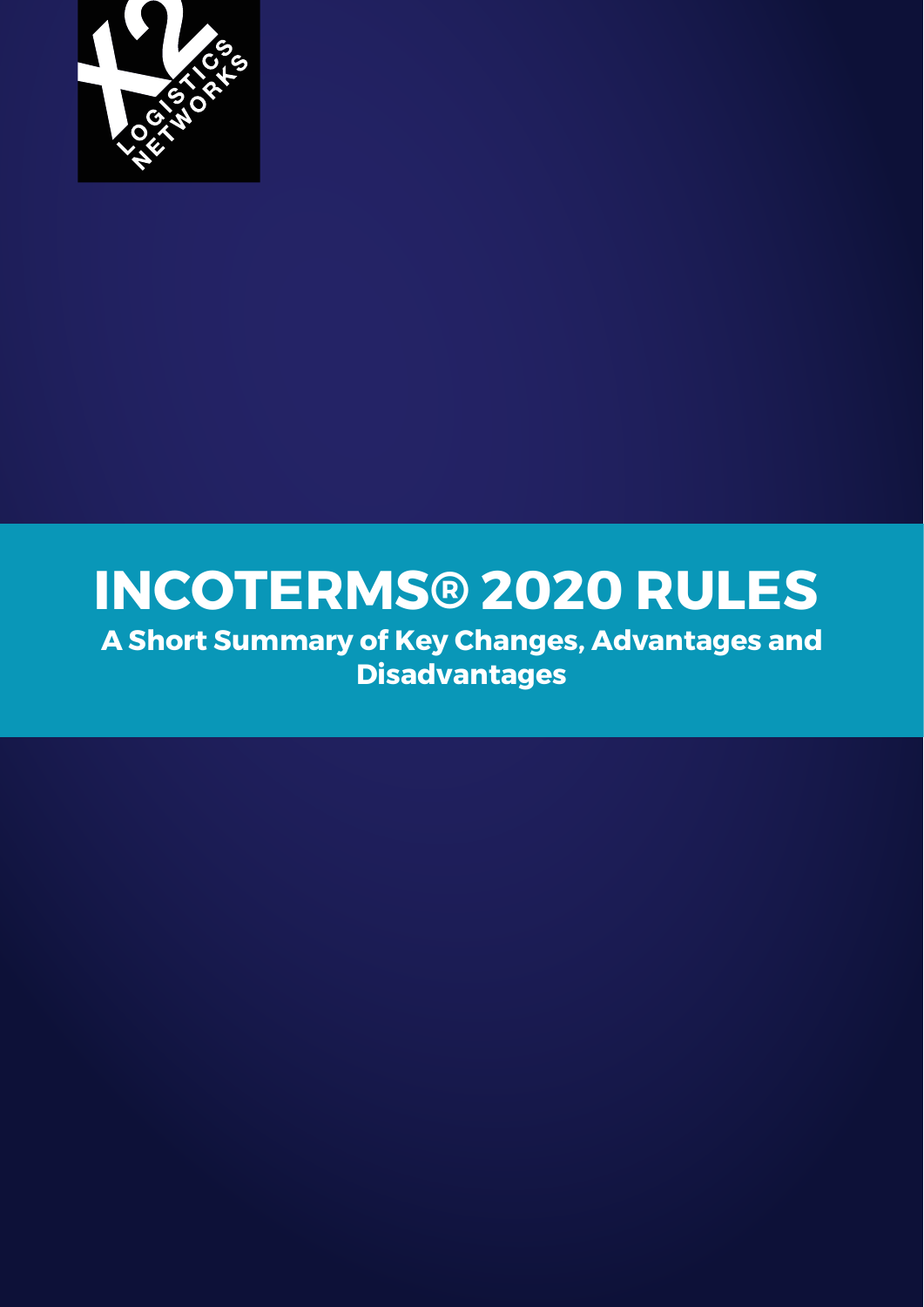## **CONTENTS**

| The Rules  |                                | 4  |
|------------|--------------------------------|----|
|            | <b>EXW</b> Ex Works            | 6  |
|            | <b>FCA</b> Free Carrier        | 7  |
|            | <b>CPT</b> Carriage Paid To    | 8  |
| <b>CIP</b> | Carriage and Insurance Paid To | 9  |
| <b>DAP</b> | Delivered at Place             | 10 |
| <b>DPU</b> | Delivered at Place Unloaded    | 11 |
|            | <b>DDP</b> Delivered Duty Paid | 12 |
| <b>FAS</b> | Free Alongside Ship            | 13 |
| <b>FOB</b> | Free on Board                  | 14 |
| <b>CFR</b> | Cost and Freight               | 15 |
| <b>CIF</b> | Cost, Insurance & Freight      | 16 |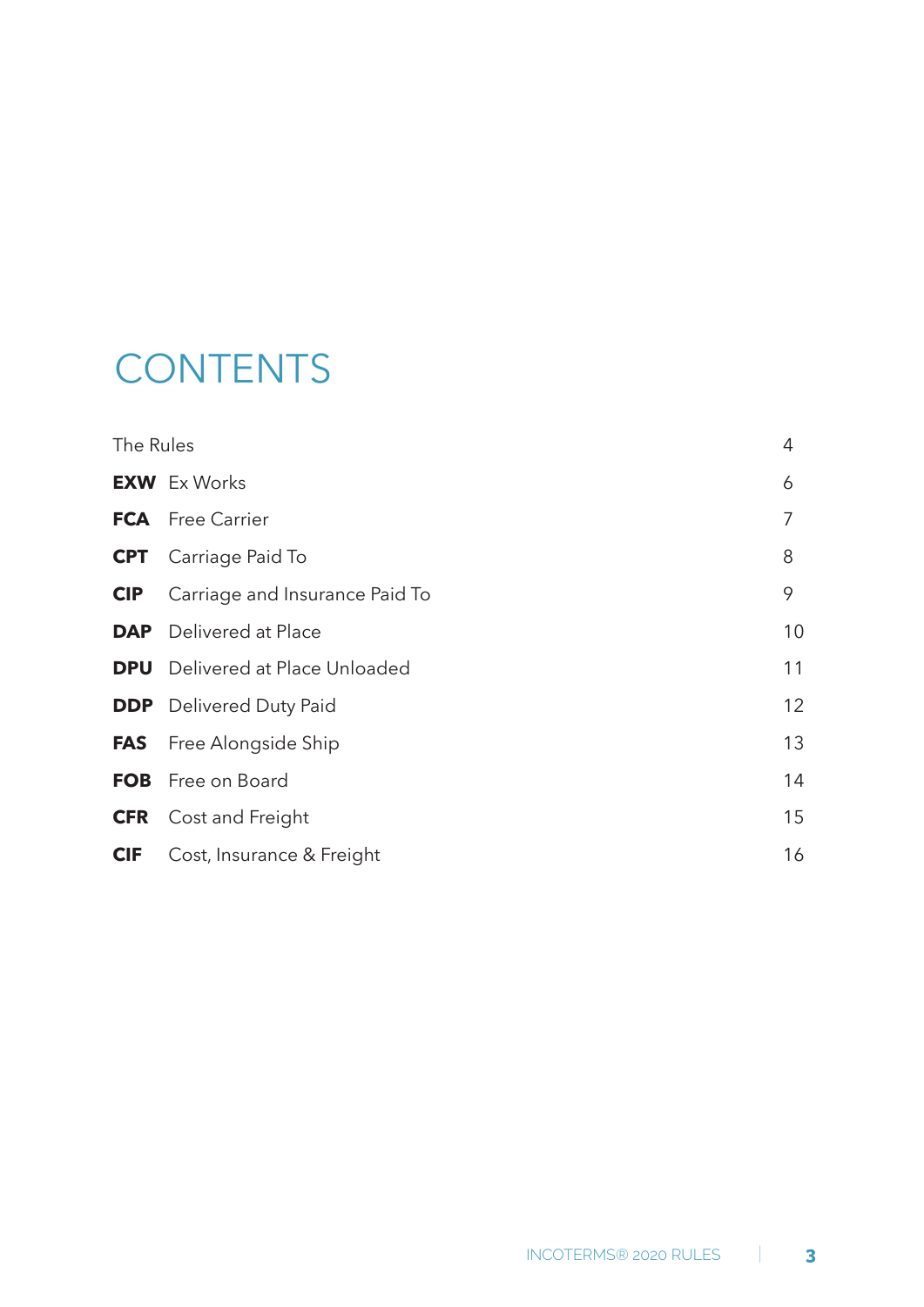## THE RULES

#### **EXW**

EX WORKS (insert named place of delivery)

#### **FCA**

FREE CARRIER (insert named place of delivery)

#### **CPT**

CARRIAGE PAID TO (insert named place of destination)

#### **CIP**

CARRIAGE AND INSURANCE PAID TO (insert named place of destination)

#### **DAP**

DELIVERED AT PLACE (insert named place of destination)

#### **DPU**

DELIVERED AT PLACE UNLOADED (insert named place of destination)

#### **DDP**

DELIVERED DUTY PAID (insert named place of destination)

RULES FOR SEA AND INLAND WATERWAY TRANSPORT

#### **FAS**

FREE ALONGSIDE SHIP (insert named port of loading)

#### **FOB**

FREE ON BOARD (insert named port of loading)

#### **CFR**

COST AND FREIGHT (insert named port of destination)

#### **CIF**

COST INSURANCE AND FREIGHT (insert named port of destination)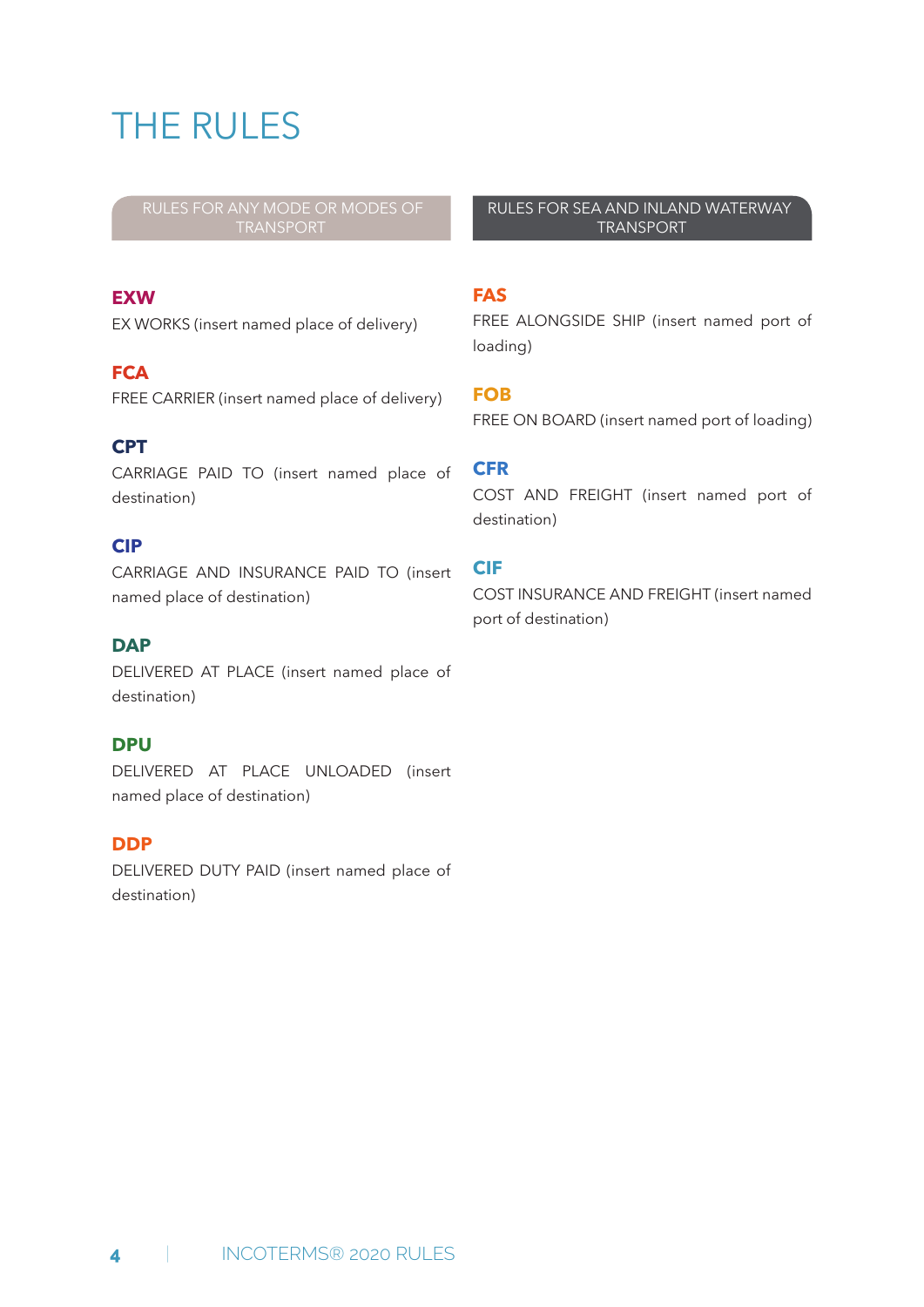## **What are the potential advantages and disadvantages of each rule? Do they work with letters of credit?**

It all depends upon, firstly, whether you are the seller or the buyer; secondly, what level of expertise you have in trading goods; and thirdly, what level of buying power you have. The Incoterms® 2020 rules, like the versions before them, relate not to the "warm and fuzzy" marketing aspects of a sale, not to the technical descriptions of the goods, not even to the payment arrangements, but to the essentials of who does what, when and at whose risk and whose expense. Without a good working knowledge of these rules the sales and marketing people can still make a sale but it is the logistics and often finance people who then have to tie all the loose ends together to make the sale into a reality. After all, a sale is not a sale until the goods move from seller to buyer and are paid for.

Let's now look at the advantages and disadvantages to both seller and buyer for each of the eleven rules.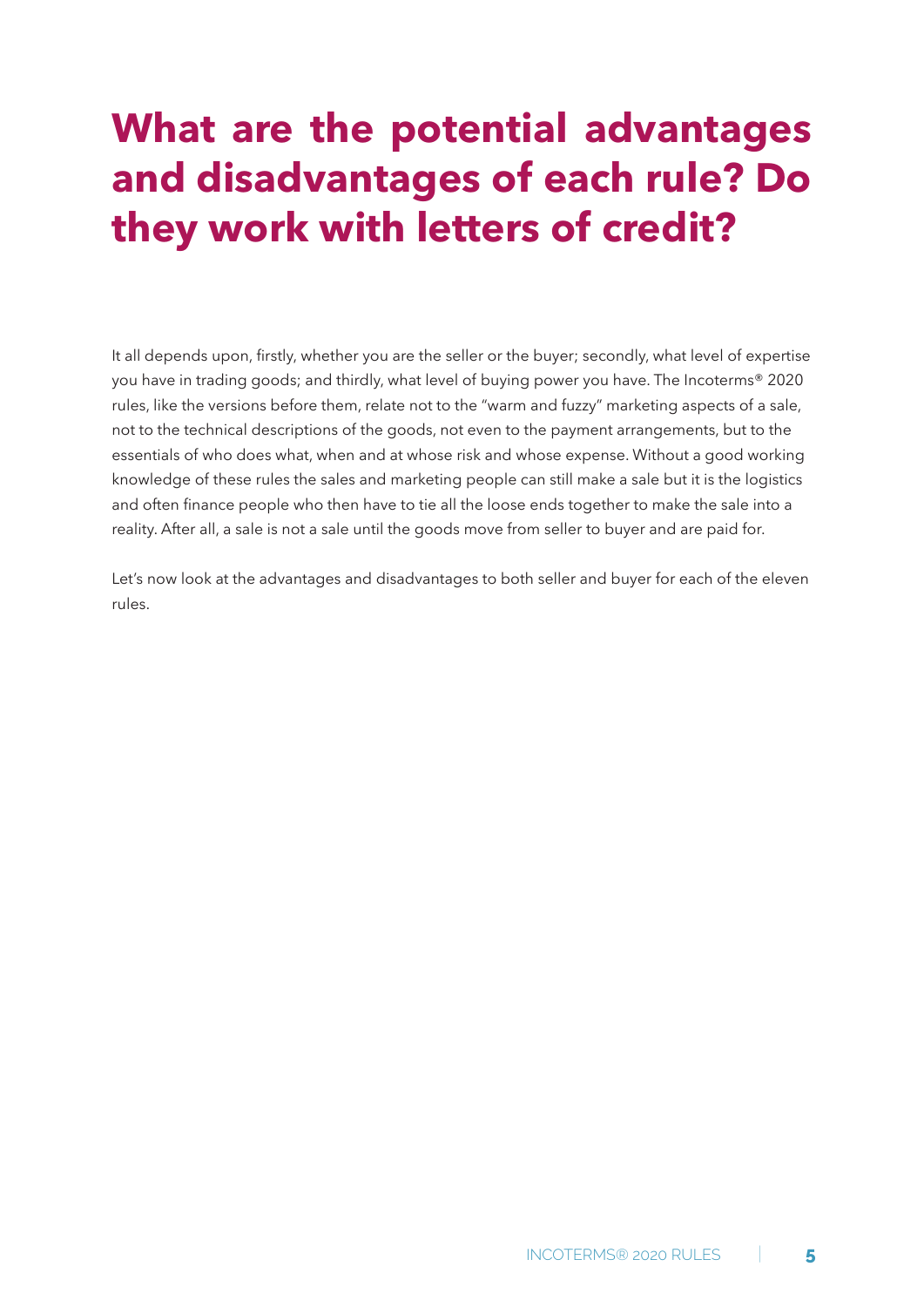### **EXW – Ex Works**

Ex Works (EXW) is the Incoterms® 2020 rule used to describe the delivery of goods by the seller at their place of business, normally in their factory, offices or warehouse. The seller does not need to then load items onto a truck or ship, and the remainder of the shipment is the responsibility of the buyer (e.g. overseas shipment and customs duty). EXW is therefore more favourable to the seller as they do not need to worry about the freight once it has left their premises. However it is vital to note that once the seller has informed the buyer that the goods for the contract are identified and set aside, the delivery has been made, the buyer bears the risk from that moment and is obliged to pay, even though the goods are still in the possession and physical control of the seller.

Not only that, it is not the seller's responsibility to load the goods onto the buyer's collecting means of transport. How would this play out in real life? Will the seller allow the buyer's transport contractor to bring their own forklift and labour, and allow them to rampage around the seller's warehouse? What would be the insurance, workplace safety and other ramifications of this?

If the goods are being exported there are more problems. It is the buyer who must export clear the goods, and in most countries only an entity registered in that country can export. Add to that potential VAT/GST issues because unless the seller has evidence of the export they must charge this tax as it would be seen as a local sale.

In effect, using EXW as described in Incoterms 2020 is almost impossible.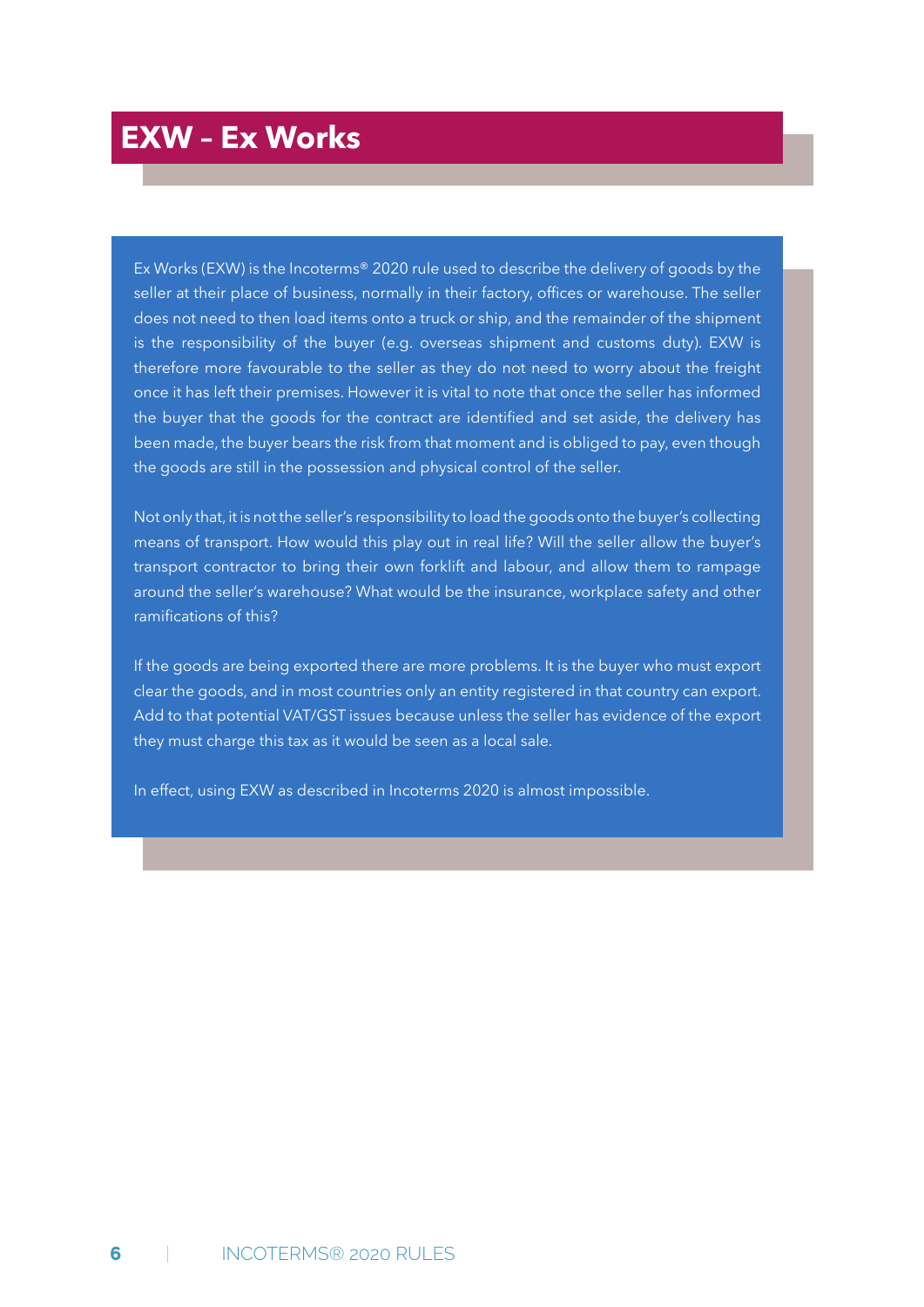The FCA (Free Carrier) rule requires the seller to deliver the goods to the buyer or its carrier either at the seller's premises loaded onto the collecting vehicle or delivered to another premises (typically a forwarder's warehouse, airport or container terminal) not unloaded from the seller's vehicle. The seller must carry out any export formalities and the buyer carries out any import formalities. From this it can be seen as a step up from the largely unworkable EXW in that the seller is now responsible for physically handing the goods over with risk transferring to the buyer only when delivery has been made, This rule works well for land transport within the Europe/Central Asia landmass, because often the truck collecting the goods will be the one transporting the goods to the destination.

Despite being recommended in place of FOB for cross-ocean container shipments this rule in practice is largely unworkable for them. This is because in such shipments the buyer wants to only take on the risk of damage or loss of the goods when they have actually been exported. They don't want to be faced with any possibilities of having to deal with any problems whatsoever in the exporting country.

 The 2020 version introduced a new obligation on the buyer, if agreed, to instruct its carrier to issue an on board bill of lading but while it is well-intentioned it is not a well-thought out provision and will fail in its execution. It still leaves delivery being when the seller hands over the goods to the buyer's carrier. The seller has no obligation to actually put the goods on board, and if anything was to happen to the goods between delivery and going on board, while at the buyer's risk, the reality in such trade is that not only would the seller not be given an board bill of lading but the buyer would not consider the goods exported and refuse payment. This new provision was added mainly to deal with the seller's needs for letters of credit but an unintended consequence would be that usually the seller would end up being named as shipper on that bill of lading, imposing on them liabilities that they neither knew about or accepted. It is also the only provision in the Incoterms® 2020 rules which requires a party to instruct a carrier yet gives no direct remedy to the other party should the carrier fail to act accordingly.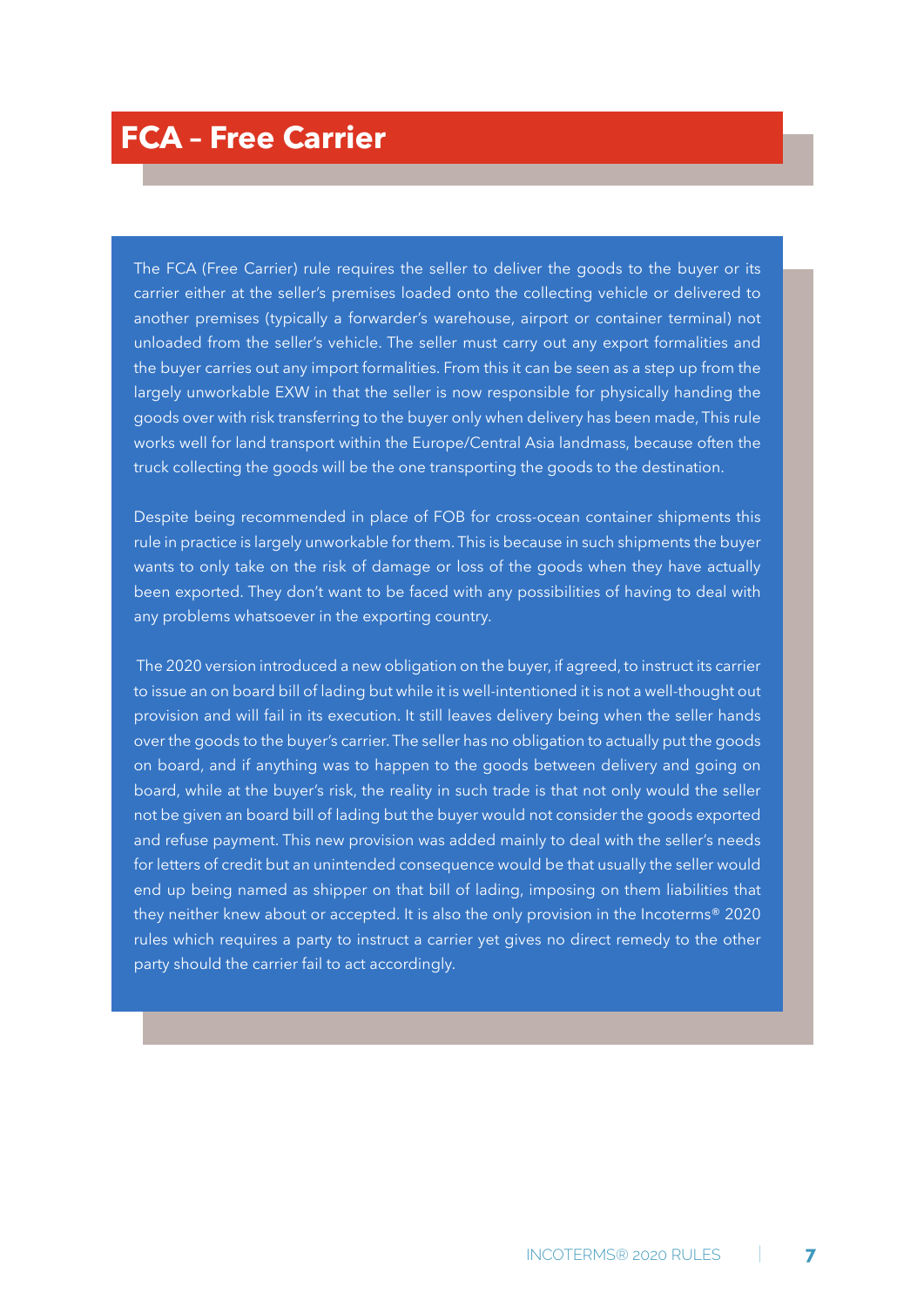The CPT (Carriage Paid To) rule requires the seller to deliver the goods to its carrier but does not indicate whether that is either at the seller's premises loaded onto the collecting vehicle or delivered to another premises not unloaded from the seller's vehicle. The seller must carry out any export formalities and the buyer carries out any import formalities. It is the seller's responsibility to contract for carriage and of course the cost of that will be built into the selling price. Like FCA, the risk transfers to the buyer immediately when delivery has been made, This rule works well for land transport within the Europe/Central Asia landmass, because often the truck collecting the goods will be the one transporting the goods to the destination.

The CPT rule has two important places, the place of delivery in the seller's country and the destination to where the seller contracts the carriage. It is important to not confuse the two.

Despite being recommended in place of CFR for cross-ocean container shipments this rule in practice is largely unworkable for them. This is because in such shipments the buyer wants to only take on the risk of damage or loss of the goods when they have actually been exported. Initially the buyer is not only unaware of when or where delivery has occurred but also to whom, as it will be the seller's carrier. They don't want to be faced with any possibilities of having to deal with any problems whatsoever in the exporting country. The seller has no obligation to put the goods on board a ship by a given date, but as it is using its own contracted carrier it should be easily able to obtain an on board bill of lading.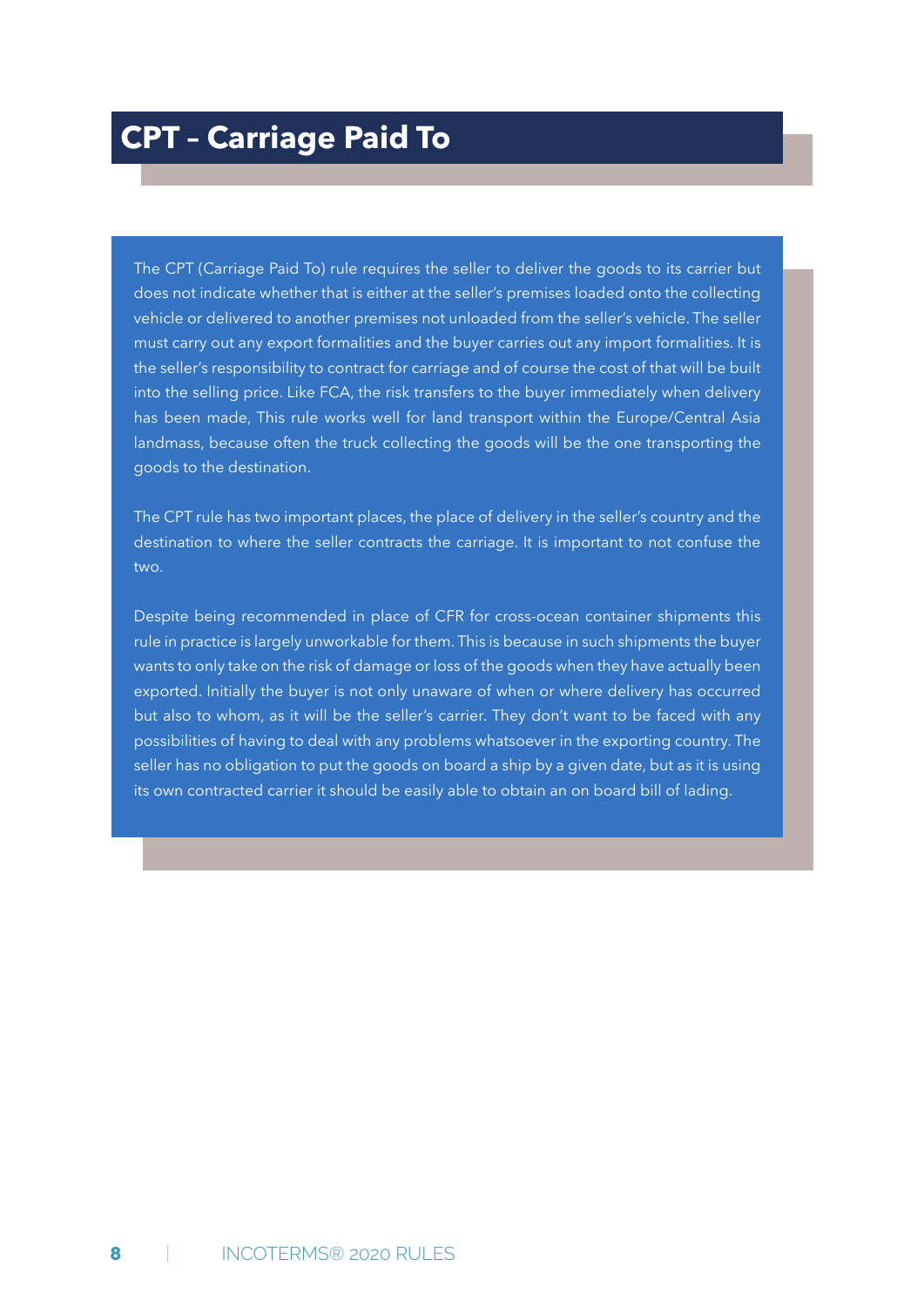The CIP rule is similar to CPT with one very important difference. This rule requires the seller to take out maximum insurance cover under Institute Cargo Clauses (A) or (Air) or similar, for the buyer's risk. The seller must give the buyer any insurance document the buyer will need in case it must claim under that insurance.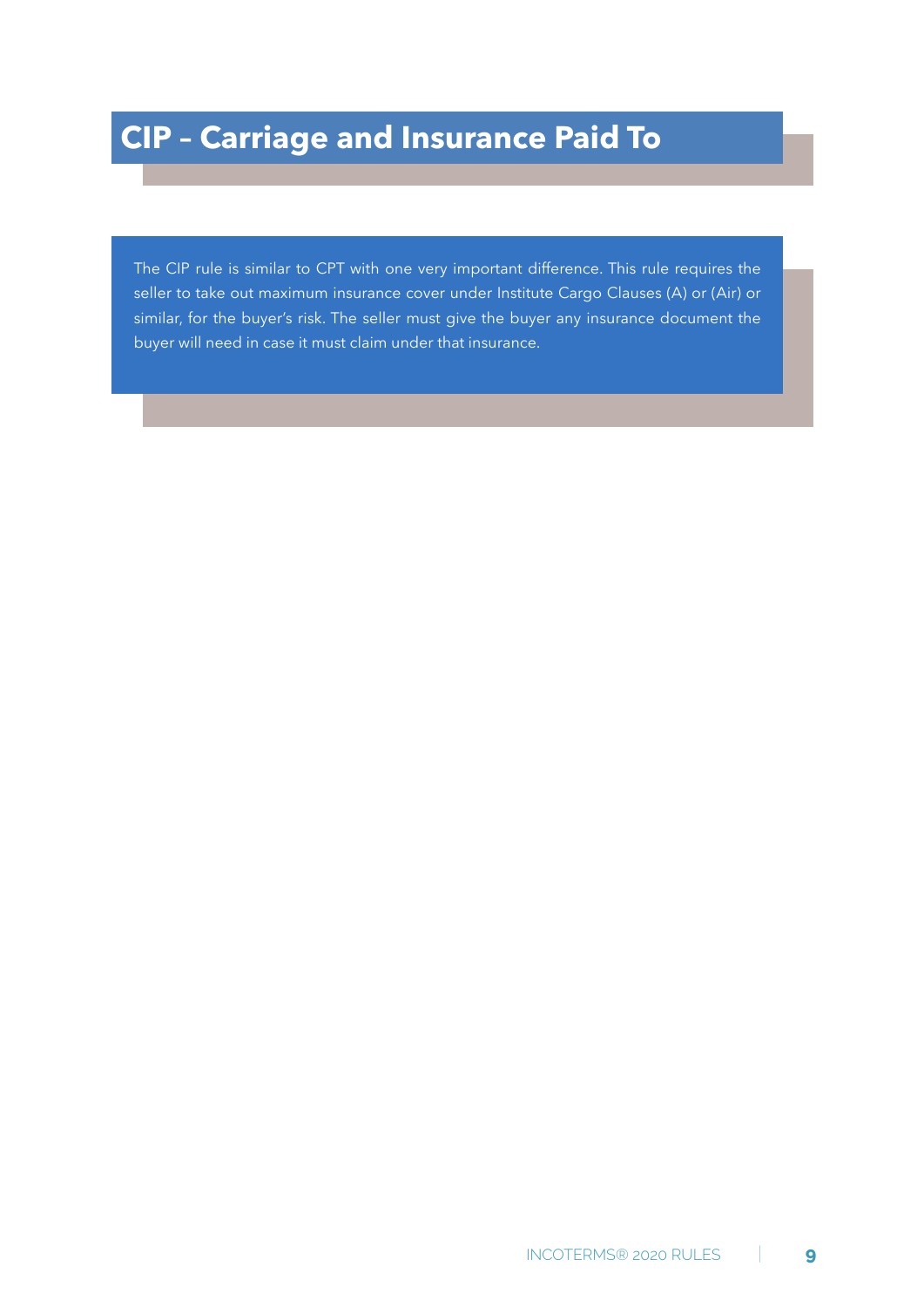DAP requires the seller to deliver to a place named by a buyer, typically the buyer's premises. The buyer is responsible for unloading the means of transport. The seller has to carry out any export formalities and the buyer has to carry out any import formalities. Like with CPT and CIP the seller contracts for carriage and risk transfers only upon delivery which now is at the buyer's premises. The seller has no obligation to the buyer to insure for its risk. This rule works well for transport of goods by land within the Europe/Central Asia landmass but strikes potential problems once there is a change in mode of transport along the way.

For example, if the shipment is by air and requires import clearance formalities in the destination country these must be carried out by the buyer while the goods sit at the airport. Once cleared the seller's carrier (typically a freight forwarder) must then be given whatever paperwork they require to move the cargo from the airport to its final destination. The same situation exists for cross-ocean container shipments with the added complication that the empty container must be returned by the seller at its own expense.

It should be noted too that the buyer should not be the consignee on any air waybill or bill of lading, that should be the seller who has to arrange for its forwarder to take possession of the goods from the airline or shipping company and arrange local inland transport typically by truck.

If the goods are damaged or lost at any stage before the final destination then the seller will be unable to deliver and may well be in breach of contract, with the additional complication that the buyer will have already paid import duty and VAT/GST. If the buyer is unable to import clear the goods expeditiously then it might find that it bears the risk while the goods sit in customs control and is itself in breach of contract if the seller cannot deliver as contracted.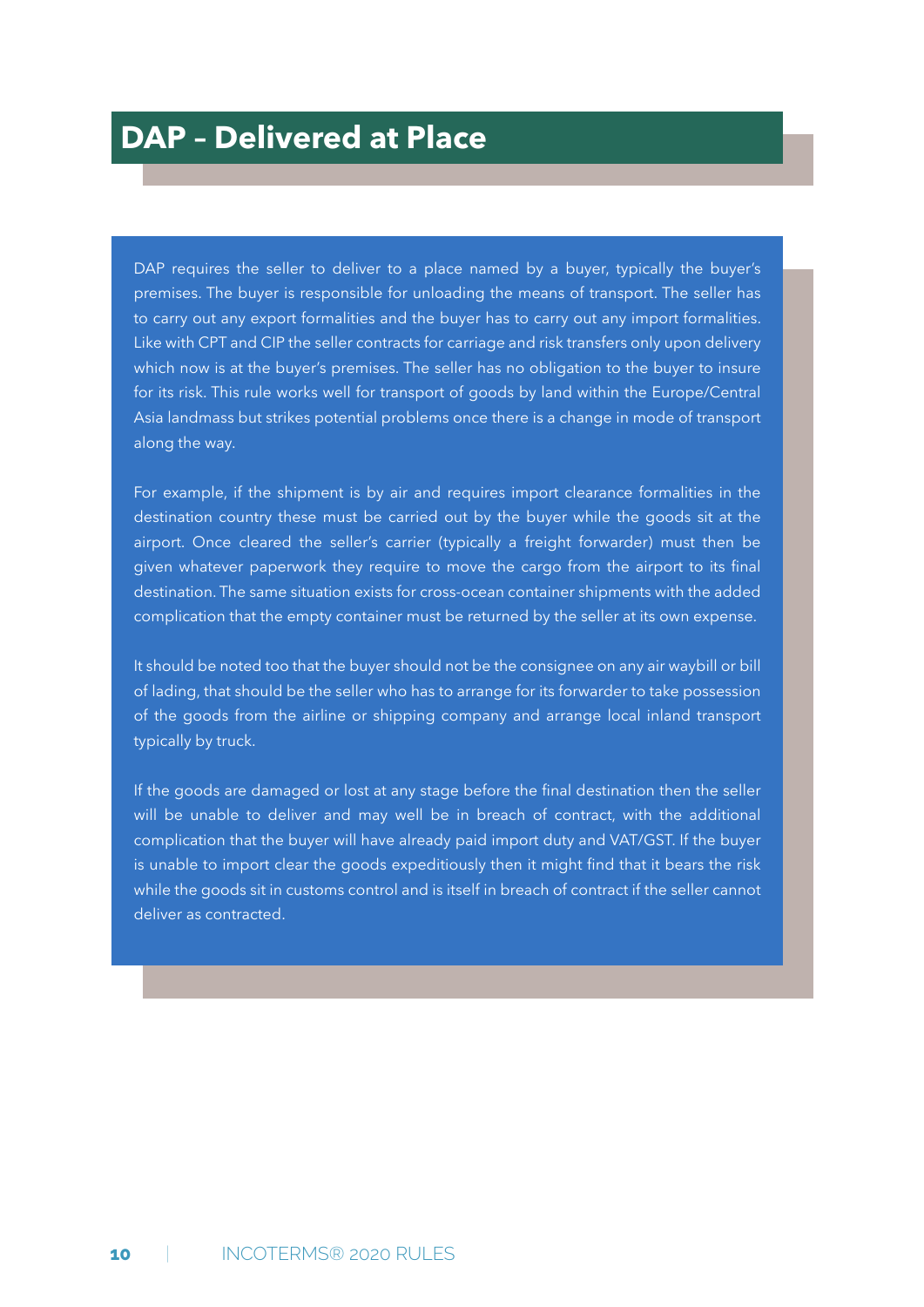This is a new rule for 2020. While it is often stated as simply being a change of name from the previous DAT (Delivered At Terminal) it is in fact just that little bit more. DAT itself was introduced 2010 as an expansion of DEQ (Delivered Ex Quay) to cover any mode of transport. The implication in DAT was that the seller delivered the goods, unloaded, into a terminal whether that be an open area of land such as a container yard or a covered warehouse such as at an airport. Regrettably that explanation was not clear in the wording of DAT though its location before DAP in the order of the 2010 rules tends to reinforce that. The difference now between DPU and DAP is that it means any place including the buyer's premises and therefore is shown now after DAP.

Certainly for land transport within the Europe/Central Asian land mass it is feasible, and with courier parcels delivery it represents what typically happens as the driver takes the parcel from the truck and hands it to the buyer. It is even feasible for smaller airfreight parcels which the truck driver can lift.

How it will turn out in practice for heavier packages by airfreight and cross-ocean container shipments is yet to be seen. Not only must the seller's carrier obtain from the buyer the appropriate paper work to take possession of the goods from the airline or shipping line but now it must also provide the means of unloading the truck at the destination place. For a container this could mean providing additional labour and a forklift plus a pallet jack for moving the goods within the container. Add to that potential insurance and workplace safety issues when labour and machinery not employed or contracted by the buyer operate within the buyer's premises.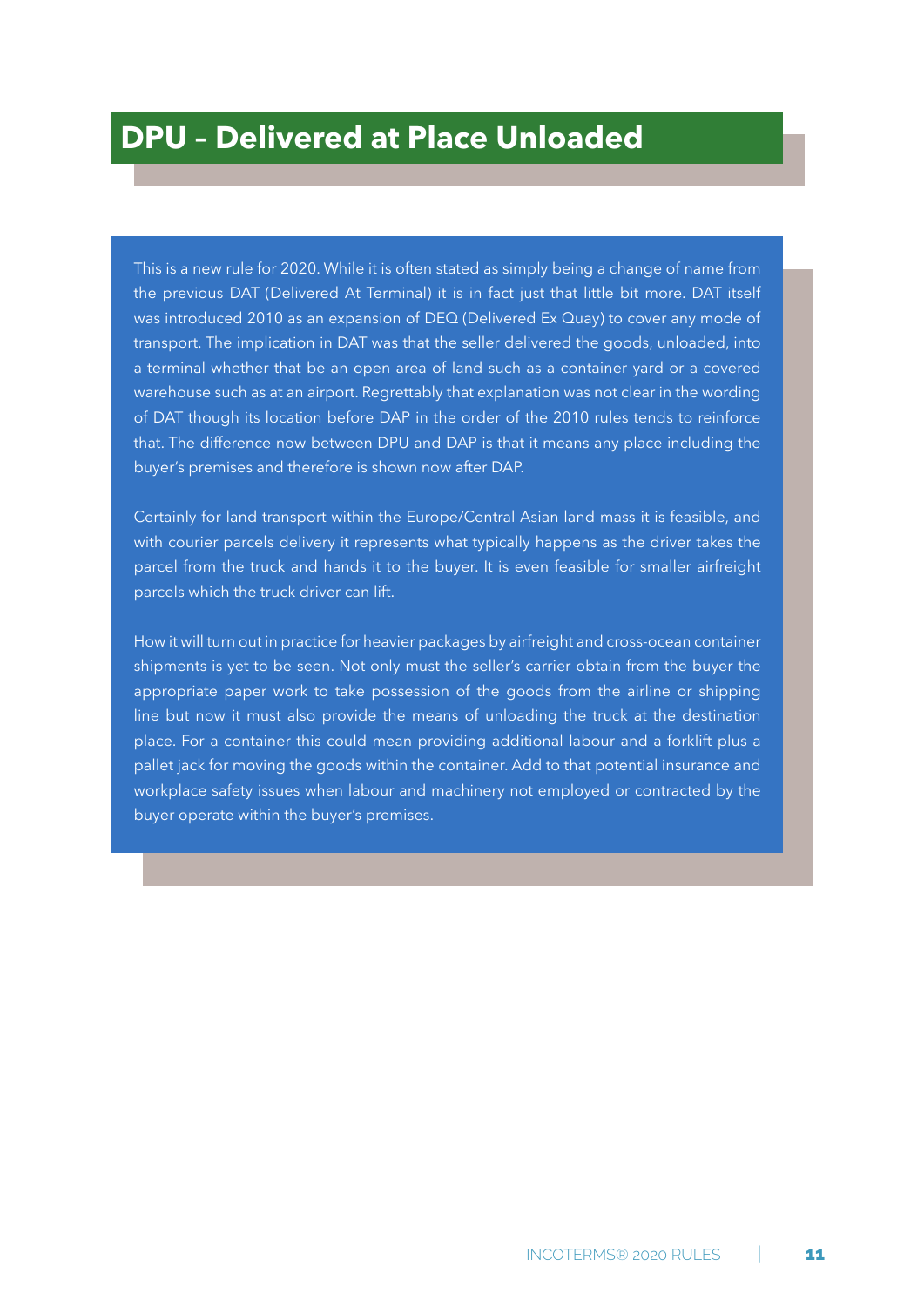DDP functions much like DAP with one most important exception. It is the seller's obligation to import clear the goods in the buyer's country and pay any duties and VAT/GST. This rule should be used with great care as the seller might need to be a registered entity both for import and VAT/GST in the buyer's country, a fairly unlikely scenario. If the seller finds itself unable to be the importer or to be able to recover any VAT/GST paid then the parties should instead contract on DAP terms.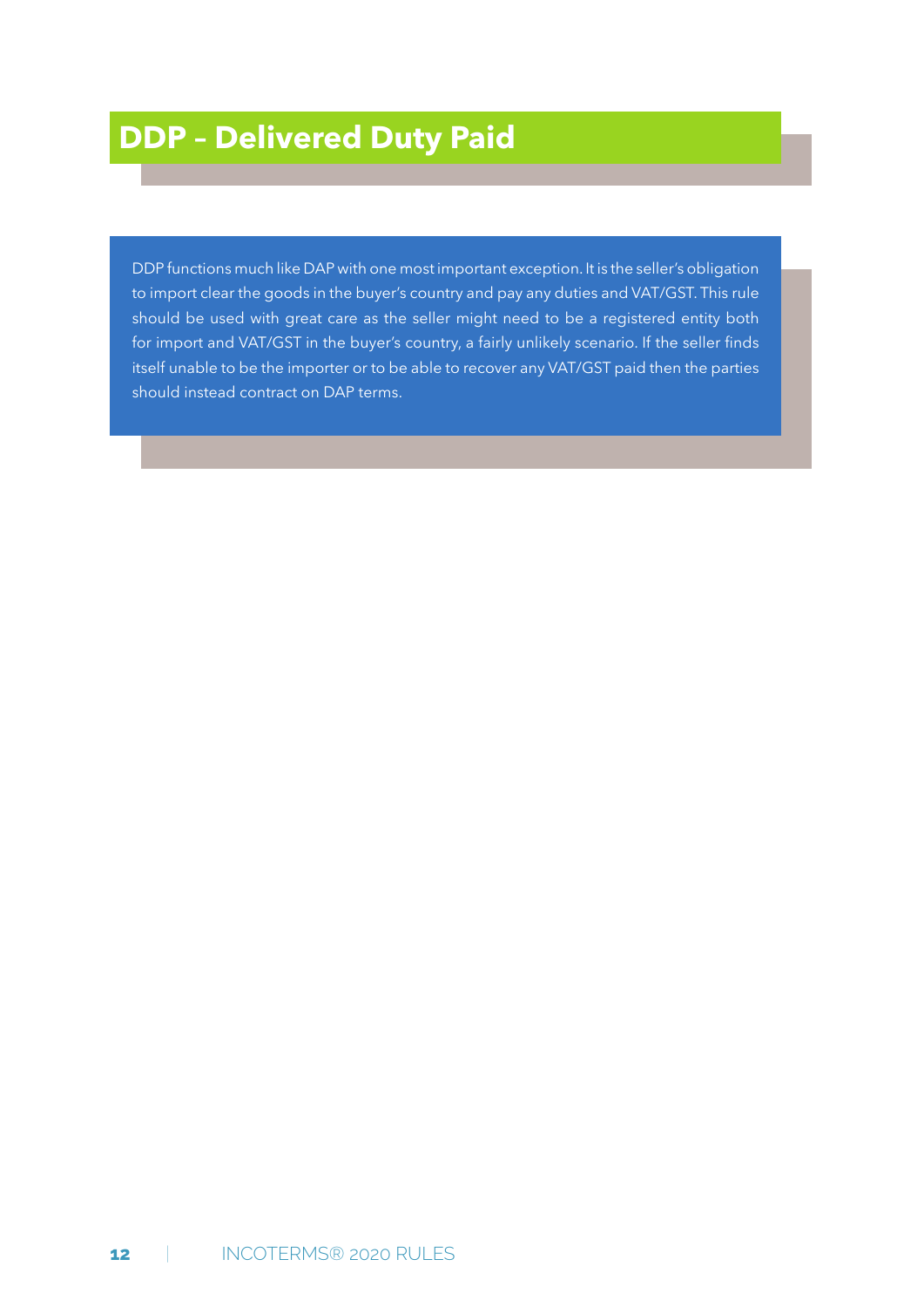## **FAS – Free Alongside Ship**

The FAS (Free Alongside Ship) rule goes back to the days of sailing ships, and requires the seller to place the goods alongside the vessel nominated by the buyer.

FAS is rarely used these days but still might be appropriate typically in shipments of heavy machinery which is brought to the wharf or barged up to the alongside the vessel, in both cases to be loaded on board by the buyer or its vessel's equipment. The goods are not delivered until the vessel is available in the port of shipment for the goods to be next to it. The seller must carry out export formalities and the buyer must carry out import formalities. The buyer contracts for carriage therefore the shipper on the bill of lading should be the buyer not the seller. The seller will most likely require at least a mate's receipt or some other form of evidence of export such as a copy of the bill of lading for their VAT/GST purposes.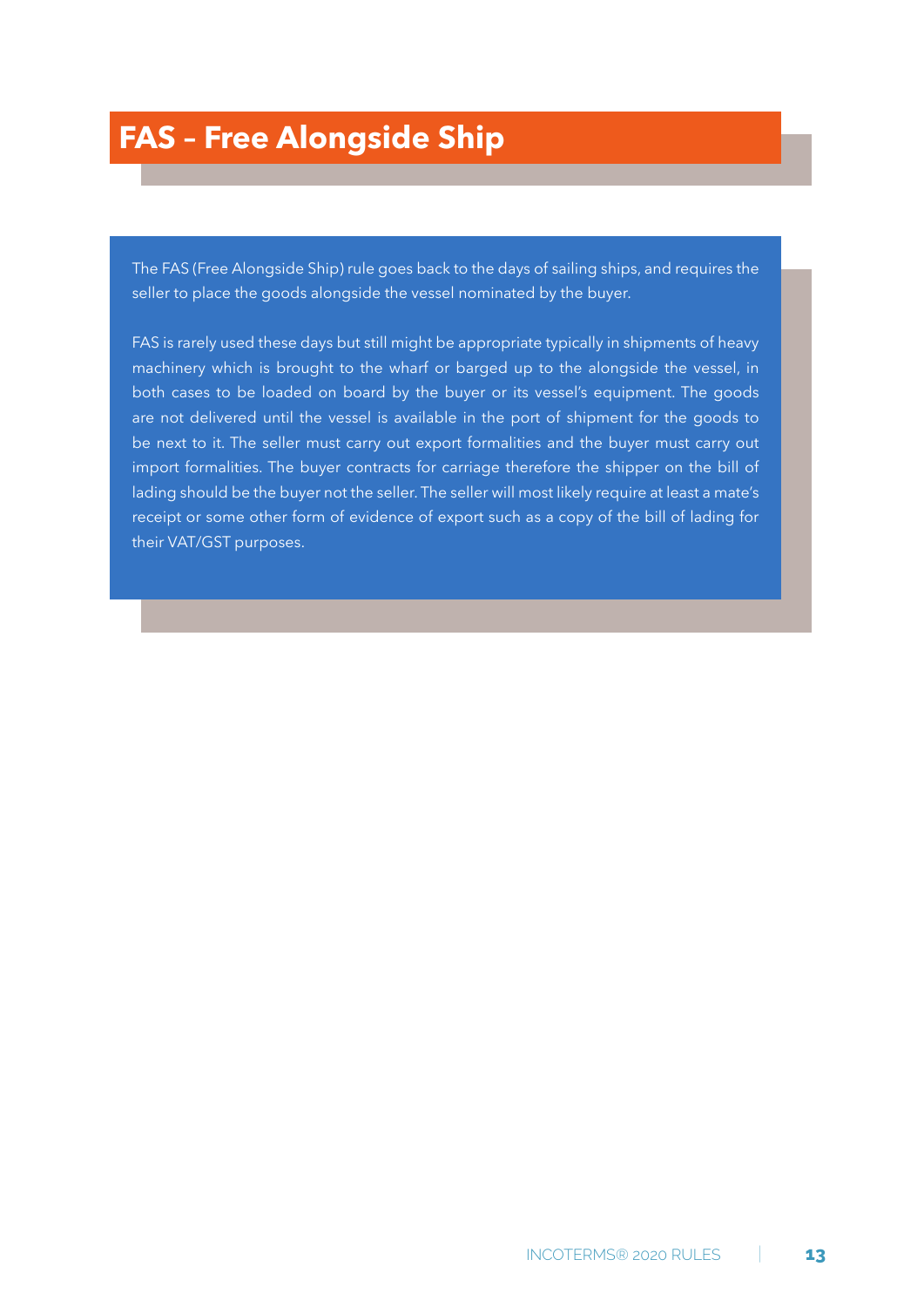### **FOB – Free on Board**

FOB (Free on Board) is the most commonly-used trade term but in practice it is used without reference to any version of the Incoterms® rules. In such cases it is then up to the seller and buyer to agree in their contract on what they mean when they use these three letters.

This trade term goes back to the days of sailing ships, and in the Incoterms® 2020 rules, as in previous versions, requires the seller to place the goods on board the vessel nominated by the buyer. From that point on risk of loss or damage to the goods transfers to the buyer. "On board" is no longer defined as placing the goods "across the ship's rail" and in fact is not defined any further as it will be a matter for the contract to specify depending on the nature of the goods. Cost of carriage is payable by the buyer, the bill of lading usually indicating "freight collect".

The seller must carry out all export formalities and the buyer must carry out import formalities. The buyer contracts for carriage therefore the shipper on the bill of lading should be the buyer not the seller. The seller will most likely require at least a mate's receipt or some other form of evidence of export such as a copy of the bill of lading for their VAT/ GST purposes. Often where there is a letter of credit involved the seller is shown on the bill of lading as the shipper, in which case the seller would be wise to inform themselves of the additional liabilities they might be taking on under the terms and conditions of the bill of lading.

Under the Incoterms® 2020 rules FOB is inappropriate for container shipments because the cargo is given to the carrier at a place some distance from the port, such as a container yard or even the seller's premises.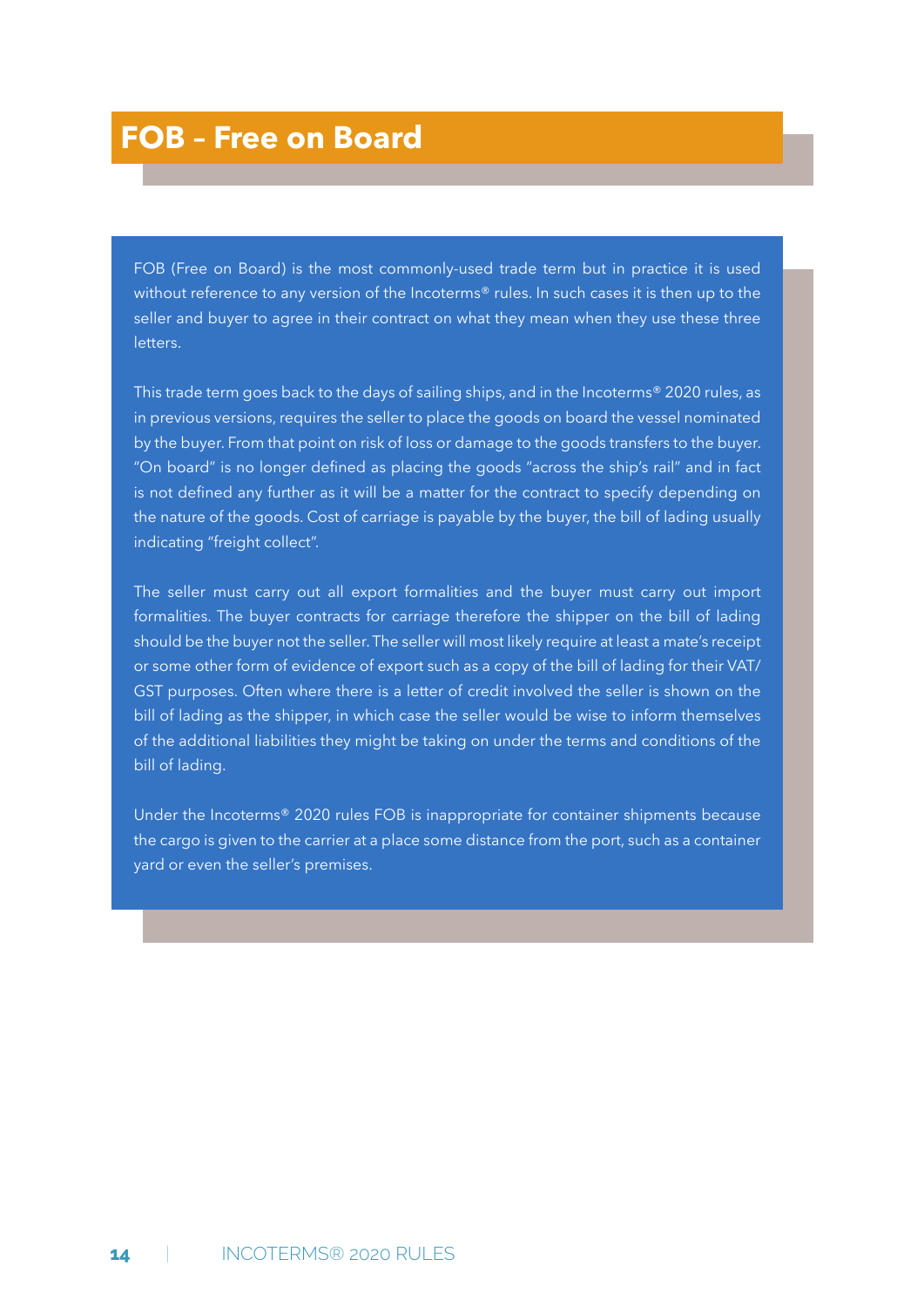## **CFR – Cost and Freight**

CFR (Cost and Freight) is one of the most commonly-used trade terms after FOB but in practice it is used without reference to any version of the Incoterms® rules. In such cases it is then up to the seller and buyer to agree in their contract on what they mean when they use these three letters.

This trade term goes back to the days of sailing ships, and in the Incoterms® 2020 rules, as in previous versions, requires the seller to place the goods on board the vessel contracted by themselves. From that point on risk of loss or damage to the goods transfers to the buyer. "On board" is no longer defined as placing the goods "across the ship's rail" and in fact is not defined any further as it will be a matter for the contract to specify depending on the nature of the goods. The seller must carry out all export formalities and the buyer must carry out import formalities. Cost of carriage is payable by the seller, the bill of lading usually indicating "freight prepaid."

It is important to understand that in this rule there are two ports concerned. The seller delivers at the port of loading, but pays freight to the port of destination where the buyer is obligated to receive the goods from the carrier. Given that the word "carrier" does not appear elsewhere in this rule it might have been better-worded as receiving the goods from the vessel. The seller and buyer should agree in their contract who should pay for unloading: the seller in the contract of carriage, or the buyer.

Under the Incoterms® 2020 rules CFR is inappropriate for container shipments because the cargo is given to the carrier at a place some distance from the port, such as a container yard or even the seller's premises.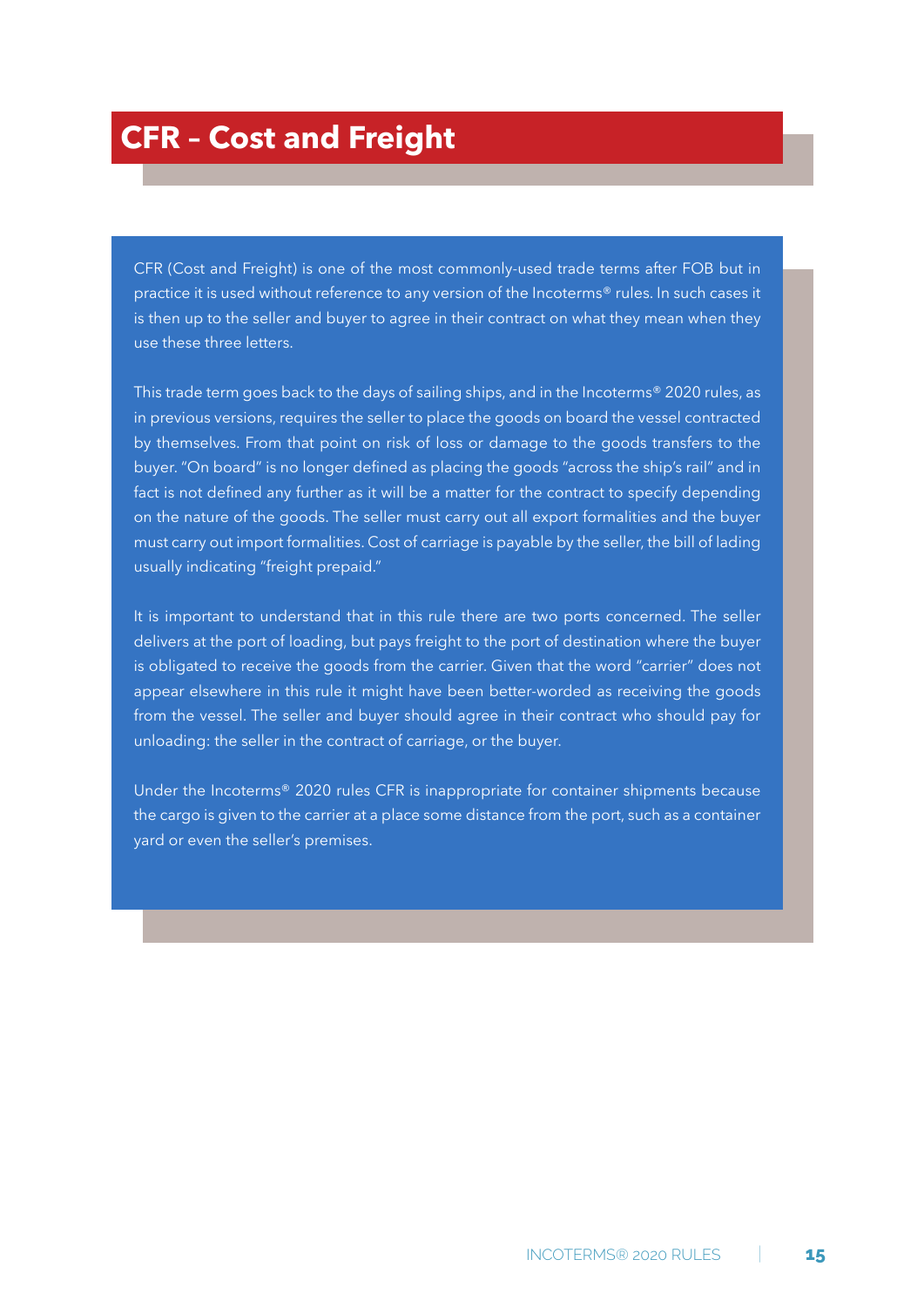## **CIF – Cost, Insurance & Freight**

The CIF rule is identical to CFR except in one aspect. Even though the risk transfers to the seller upon loading the goods on board the vessel, in CIF the seller is obliged to take out the minimum level of insurance cover for the buyer's risk.

This will be at Institute Cargo Clauses (C) or similar. The seller must give the buyer the insurance policy or a certificate under a policy  $-$  this document usually evidences the seller as the party being insured so it must then blank endorse the document on the back to allow the buyer to claim should it so require.